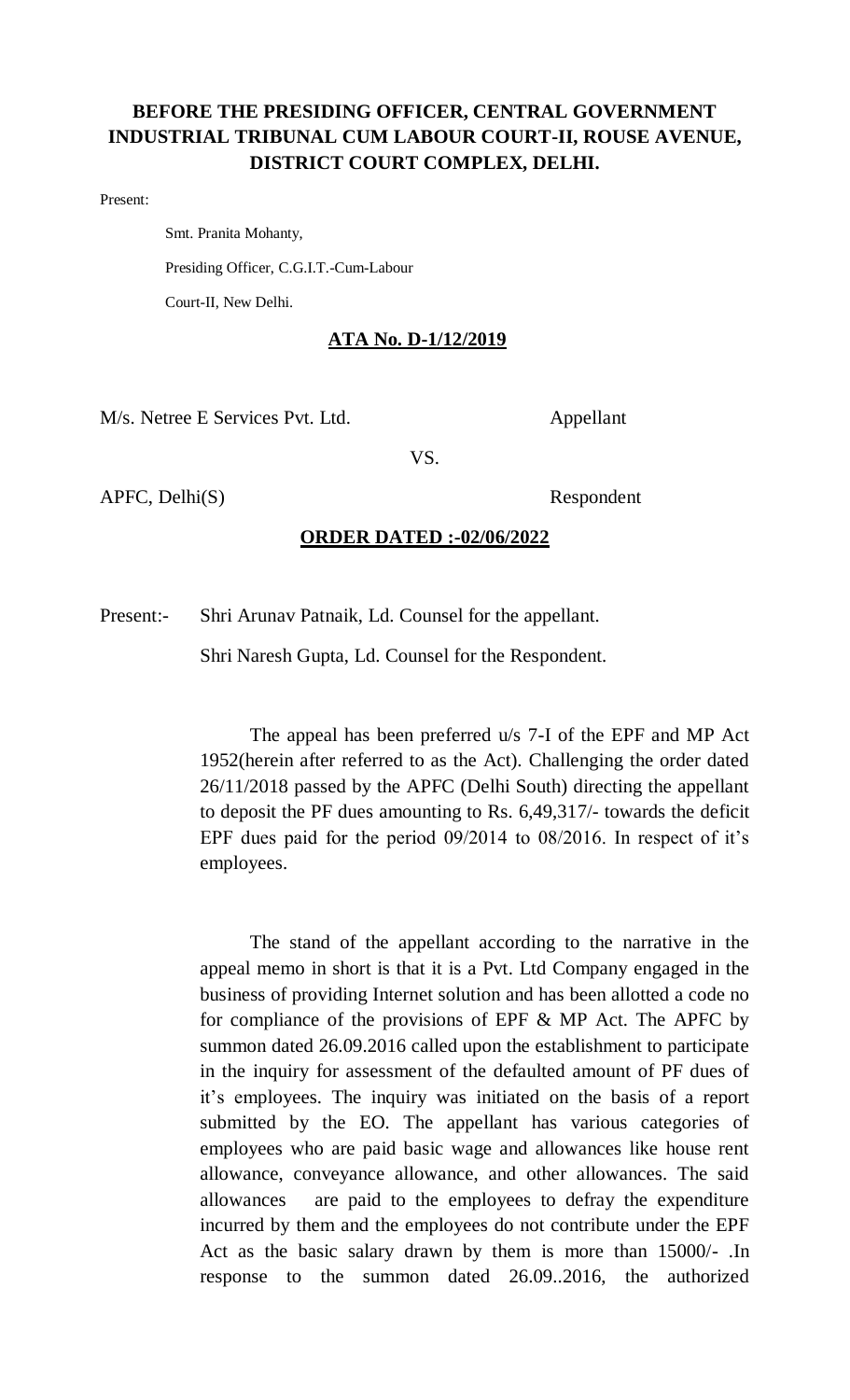representative of the appellant appeared before the respondent with all documents and filed it's reply making a detail statement in defence. The enforcement officer also submitted his deposition highlighting 3 observations made in the report. The appellant/establishment pleaded and clarified before the APFC that the employees being excluded employees drawing the basic wage more that the ceiling fixed by the Act, the establishment is not liable for any deposit.. But the commissioner, without considering the submissions went on to pass the unreasoned order directing the appellant to deposit 6,49,317/ towards EPF contribution of workers on the allowance paid to them during the period under inquiry. Being aggrieved the present appeal has been filed.

The respondent appeared through its counsel and filed written reply supporting the impugned order. The stand taken by the respondent in reply is that the APFC after considering all the material on record and being fully aware of the different provision of EPF and MP Act and scheme has passed the impugned order. It has further been stated that the appellant has intentionally bifurcated the basic wage paid to the employees in to various allowances and showed them paid to every one across the board to avoid the PF liabilities. It has also been pleaded that all the allowance paid are not the exempted allowance defined u/s 2(b) of the EPF Act and the same cannot be computed as the basic wage to keep the employees above the upper limit to treat them as excluded employees. The respondent thereby submitted that APFC has rightly passed the impugned order directing the establishment to make contribution of PF dues on the basic wage paid to the workers.

Ld. Counsel for both the parties advanced detail argument in support of their respective stand.

On behalf of the appellant the Ld. Counsel drew the attention of the tribunal to sec 2(b) of the Act which defines the Basic wage, which do not include

- (i) House rent allowance
- (ii) Over time allowance
- (iii) Bonus
- (iv) Any other similar allowance
- (v) Any present by the employer.

But sec 6 of the Act provides on which payments provident Fund contribution are to be made and the same include basic wage ,dearness allowance and retaining allowance paid to each of the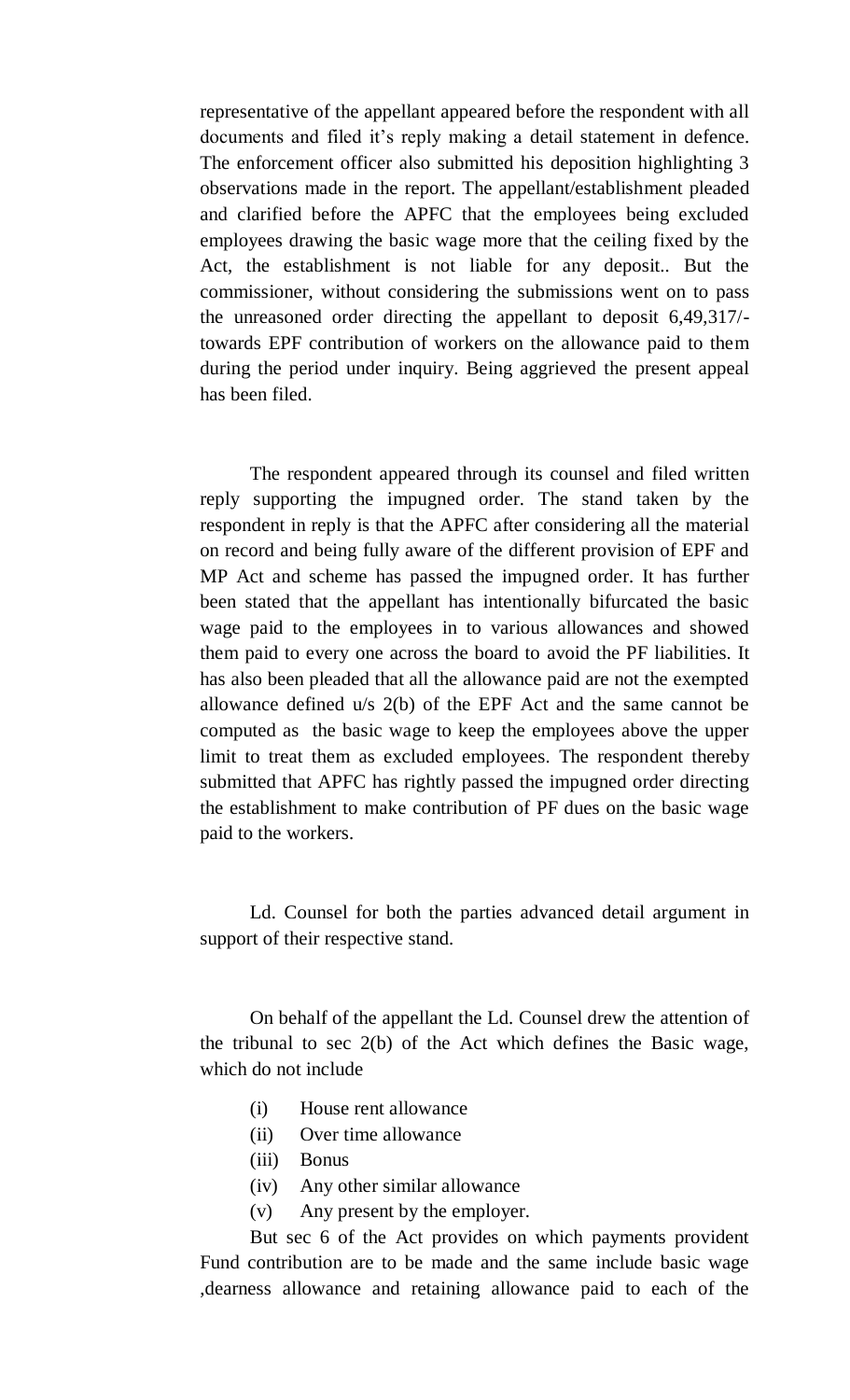employees . The Ld. Counsel for the appellant during course of argument submitted that the EO in his deposition before the commissioner submitted that EPF contribution has been avoided by showing that the allowances have been universally paid. It was further argued that the said allowances are meant to defray the expenditure, and the said allowance put them in the category of excluded employees. With that submission the learned counsel for the appellant argued that the commissioner without considering the stand taken by the appellant during inquiry and without giving any valid reason, passed the order deciding the liability of the appellant for contribution on the Allowances paid to the employees. While placing reliance in the case of **Bridge and Roof case vs. Union of India and others AIR 1963 SC 1474** and the case of **Manipal Academy of Higher Education vs. provident Fund Commissioner(2008) 5 SCC428** he submitted that the Hon'ble SC in the cases referred have clearly held that basic wage on a combined reading of sec 2(b) and sec 6 of the Act means the wage which is universally, necessarily and ordinarily paid to all across the board.in this case the allowances being universally paid is the basic wage and the employees since getting basic wage of more than 15000/- are the excluded employees.

Perusal of the impugned order shows that the inquiry on the basis of the EO report was held in respect of the excluded employees and the APFC after considering the submission of both the parties came to hold that the establishment intentionally added the allowances to basic wage to avoid the PF contribution. He accepted the report of the EO in toto. Thus the only and short question left to be answered in this order is 'if the allowance paid are required to be computed as basic wage for the purpose of EPF contribution.

Section 6 of the EPF&MP Act prescribes the components of salary/wage on which EPF contribution is required to be made and the proportion of the deposit by the employer and the employee. According to this provision, contribution is required to be made on basic wage, dearness allowance and retention allowance.it has been explained that the dearness allowance shall be deemed to include the cash value of the food concession given to the employees. Further Para 29 of the EPF scheme in the exact line of the law laid u/s 6 of the Act provides for contribution to be made proportionately at the rate of 10% on the basic pay, dearness allowance which includes cash value of food subsidy paid and retention allowance.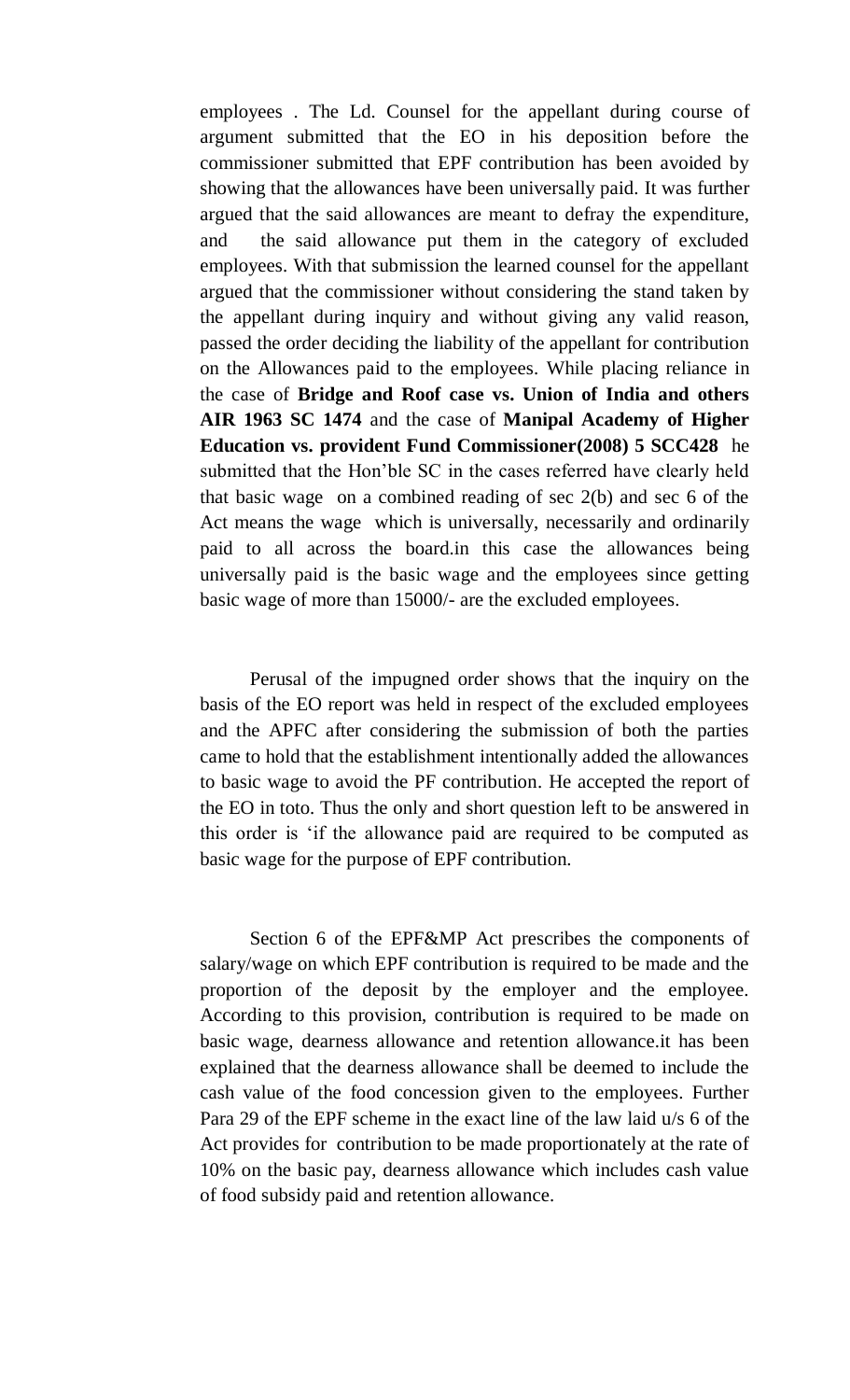The commissioner in his order under challenge has observed that the employer is liable to pay the PF contribution on the basic wage of the employees. The impugned order does not contain any reason supporting the finding of the commissioner. The appellant has also relied upon the recent judgment of the Hon'ble SC in the case of **RPFC vs. Vivekanand Vidya Mandir (2020)17 SCC 515** wherein the Hon'ble SC while upholding the earlier view taken in the case of **Bridge and Roof and Manipal Higher Academy** referred supra have held that the allowances paid universally and across the board are to be treated as basic wage for computation of PF dues payable.

The learned counsel representing the respondent during course of his argument submitted that the establishment is required to make contribution on the entire basic pay, dearness allowance and retaining allowance of it's workers. No other allowance falls under the category of basic wage. More over the period of inquiry is from 09/2014 to 08/2016. The judgment in the case of Vivekananda Vidya Mandir was pronounced in the year 2020. Hence the appellant can not press the said judgment in to service to shield it's illegal act.

This stand of allowances being paid across the board was taken by the establishment before the commissioner and all documents in this regard were placed before him. But the commissioner, as seen from the impugned order did not accept the contention and rejected the same holding that the stand taken by the establishment lacks any force and there is hardly any point to reject the Report of the EO. He thereby concluded that the Allowance which are not covered by the exclusion clause given in sub Para (i) (ii) or (iii) of sec 2(b)of the Act can not be included in the basic pay.

On hearing the argument advanced by the parties it is found that the commissioner in his order has not assigned any reason for not accepting the submission with regard to universal payment of allowances to the employees. The commissioner has accepted the report of the EO in toto. The finding of the commissioner in this regard is found with fault as there is no mention as to why he came to a finding that the workman getting salary for more than 15000/ inclusive of the allowances are the excluded employees.

The objection raised by the Ld. Counsel for the respondent with regard to non applicability of the decision of Vivekanand Vidya Mandir referred supra need to be dealt in this order. The Ld. Counsel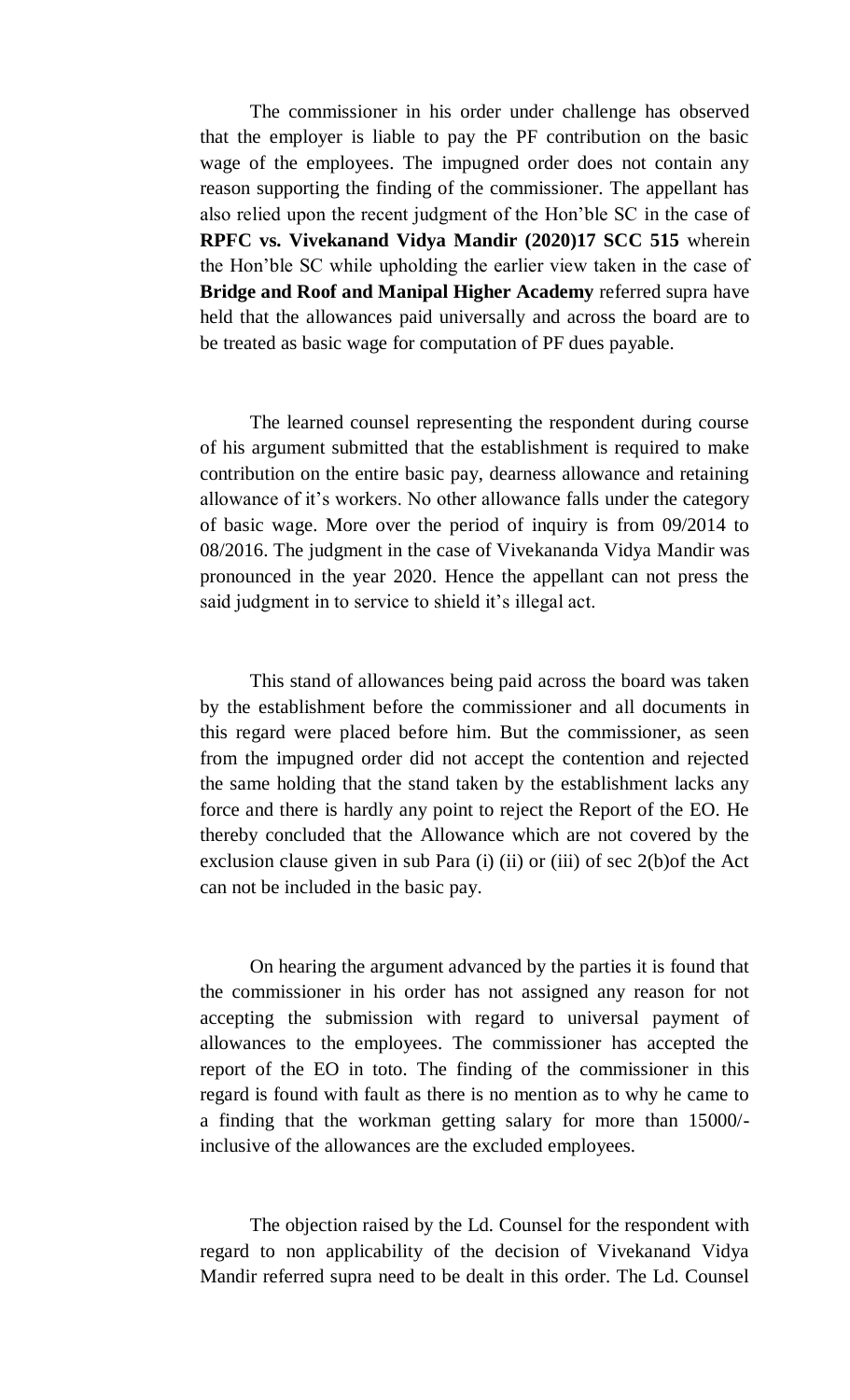for the respondent took a view that the judgment of Vivekanand Vidya Mandir cannot be applied to this case as the assessment with regard to a period much prior to the pronouncement of the said judgment. This argument of the Ld. Counsel is not accepted since, the view taken in the case of Vivekanand Vidya Mandir is not a new law pronounced but a harmonious interpretation of the provisions of section 2b of the EPF Act read with section 6 of the Act. Not only that the judgment of Vivekanand Vidya Mandir upheld the earlier views taken in the case of Manipal Higher Academy case referred supra. Moreover, the judgments pronounced by the apex court have the retrospective application except the closed transactions. This being an ongoing litigation the judgment of Vivekand Vidya Mandir very well applies to the facts of the case.

Hence, for the reasons recorded the impugned order passed by the commissioner is held to be illegal and liable to be set aside. Hence, ordered.

# **ORDER**

The appeal be and the same is dismissed. The impugned order passed by the commissioner is hereby setaside.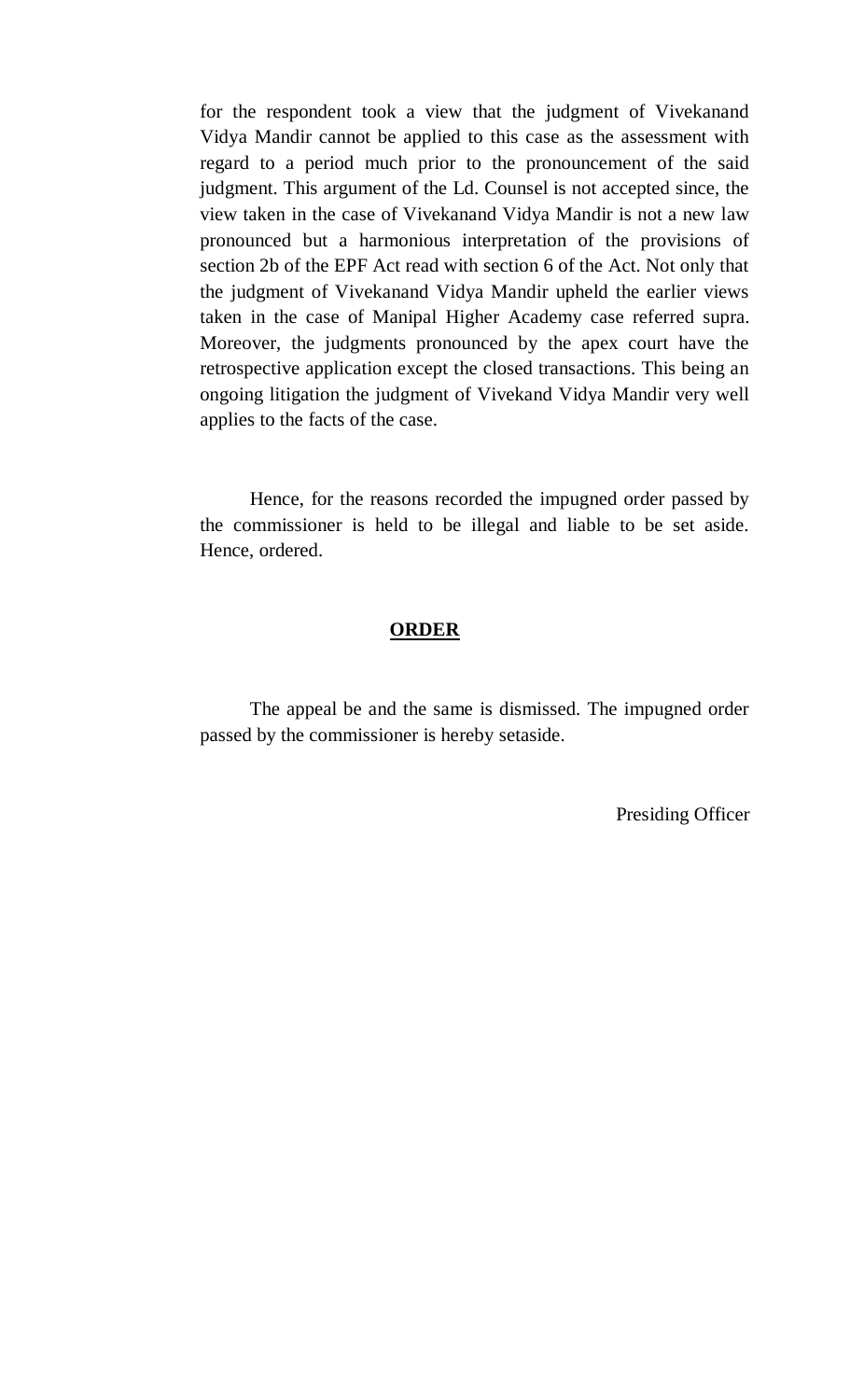#### **Appeal No. D-1/23/2022**

M/s. Walter Bushnell Life Care Pvt. Ltd. Appellant Through Ms. Eccha Shukla, Ld. Counsel for the Appellant

Vs.

APFC-Delhi (C) Respondent Through Sh. Manu Parashar, Ld. Counsel for the Respondent

## ORDER DATED :- 02/06/2022

Order in this matter could not be pronounced. List the matter on 20.07.2022 for pronouncement of order. Interim order to continue till next date.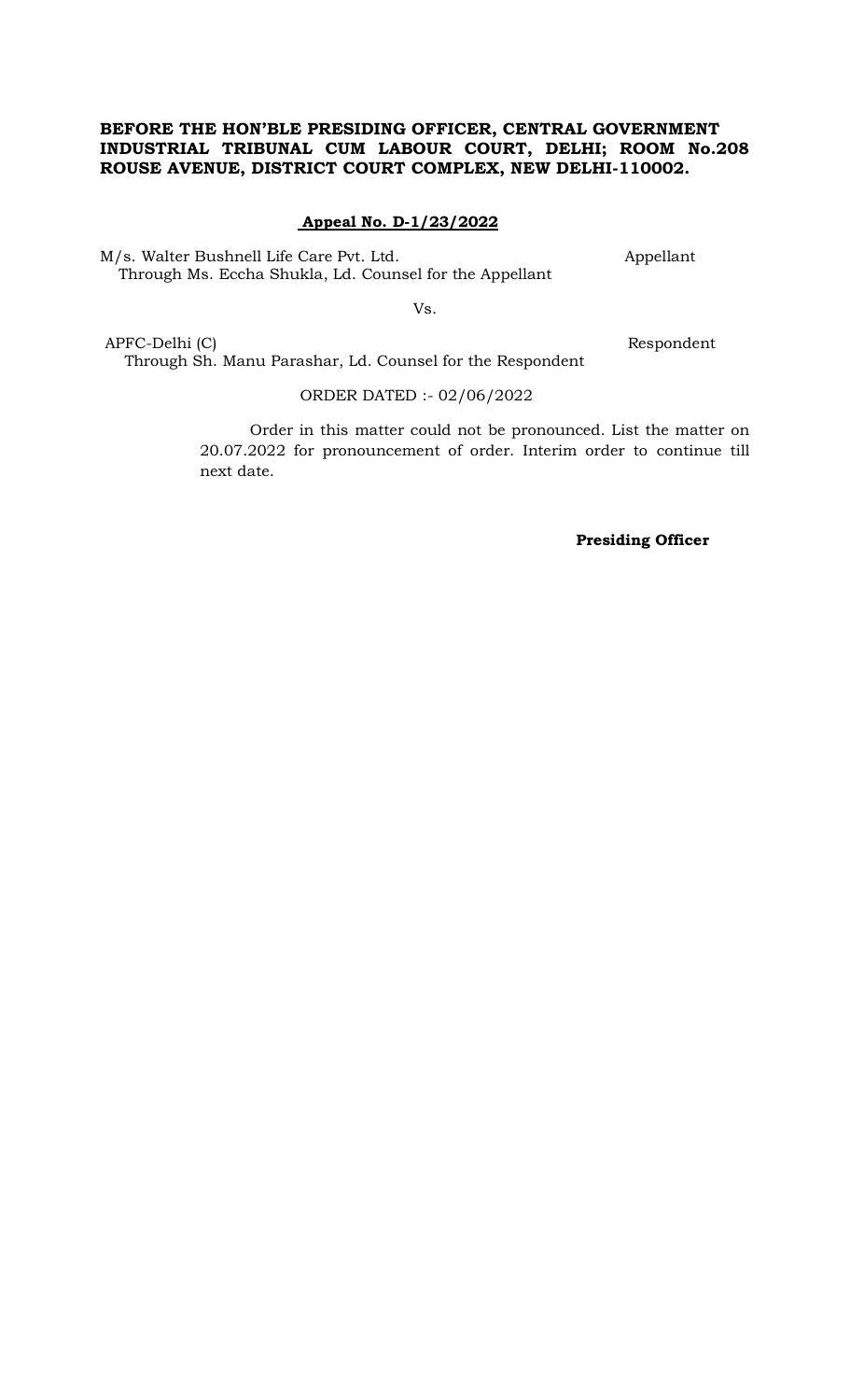# **Appeal No. D-1/27/2020**

M/s.Ashiana Housing Ltd. Appellant Through Sh.Sanjay Kumar, Ld. Counsel for the Appellant

Vs.

CBT, RPFC, Delhi (South) & APFC-Delhi (S) Respondent Through Sh.Naresh Gupta, Ld. Counsel for the Respondent

ORDER DATED :- 02/06/2022

List the matter on 10.08.2022 for filing the rejoinder.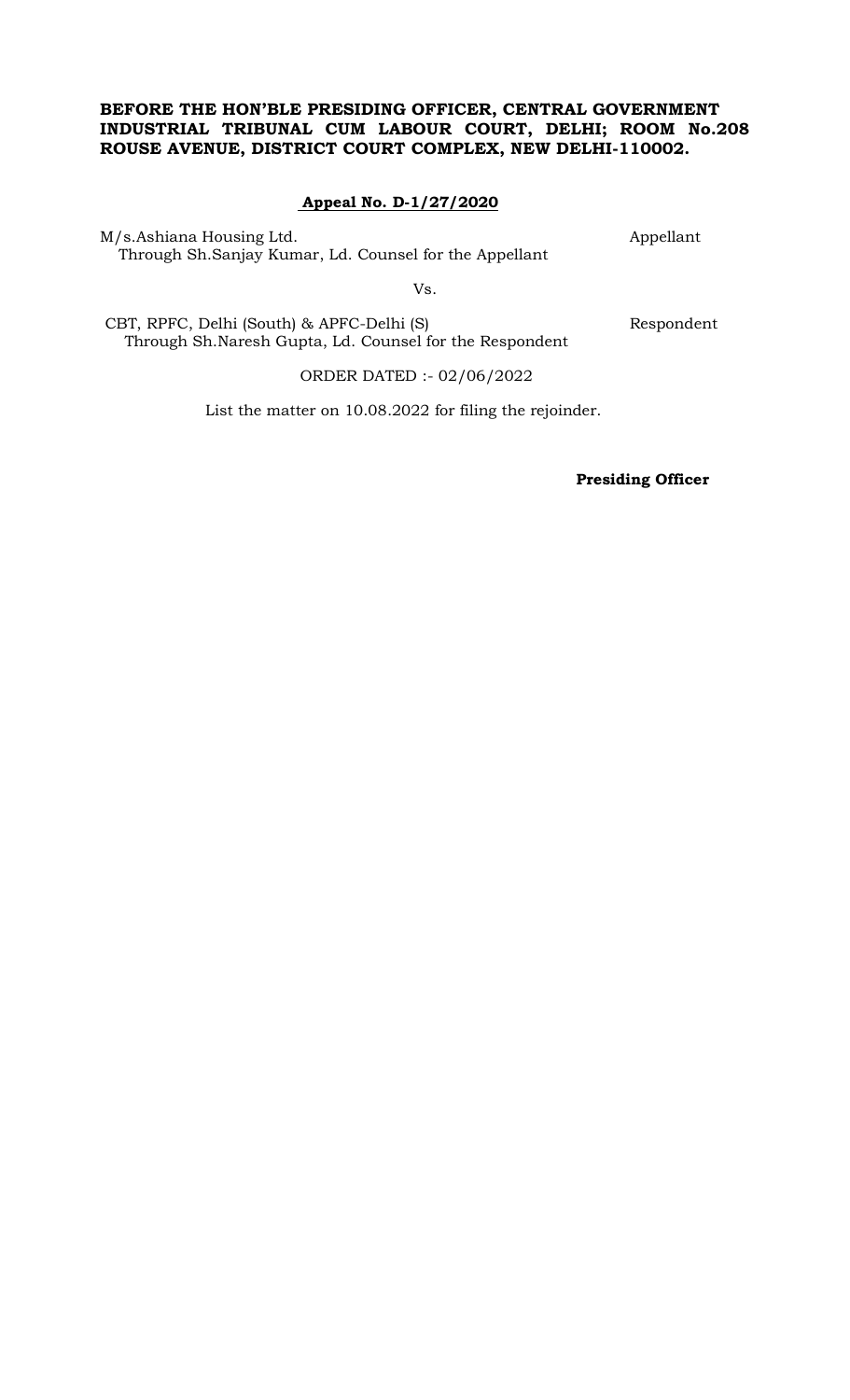M/s. Seven Seas Hospitality Appellant Through Sh. Manish Malhotra, Ld. Counsel for the Appellant

Vs.

CBT, APFC-Delhi (N) Respondent Through Sh. S.C. Gupta, Ld. Counsel for the Respondent

### ORDER DATED :- 02/06/2022

The Ld. Counsel for the Respondent asked for some more time to file the reply. Granted as a last chance. List the matter on 28.07.2022 for filing the reply.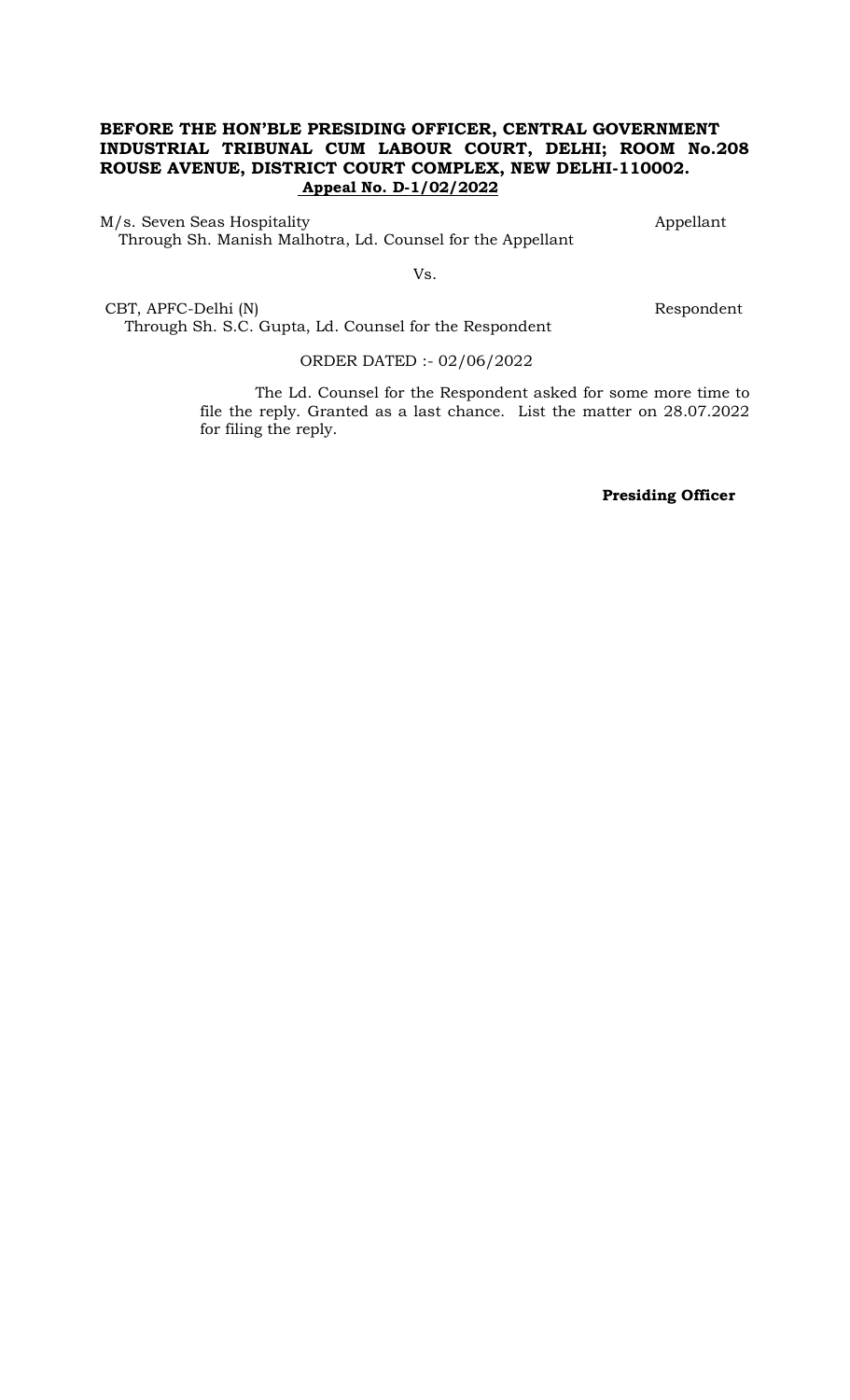# **Appeal No. D-1/14/2021**

M/s. Cyber Media (India) Ltd. Appellant Through Sh. Haribansh Manav, Ld. Counsel for the Appellant

Vs.

APFC-Delhi (S) Respondent Through ShB.B. Pradhan, Ld. Counsel for the Respondent

#### ORDER DATED :- 02/06/2022

Arguments on the miscellaneous application filed for vacation of stay heard and concluded and the following order is passed.

This order deals with the application filed by the Respondent of the appeal, praying vacation of the interim stay granted by this Tribunal on the execution of the order impugned in the appeal , the objection raised by the appellant to the said application, and the specific argument advanced by the learned counsel for the respective parties.

Perusal of the record shows that the Tribunal, at the time of admission of the appeal had passed a conditional order of interim stay on the execution of the order challenged pending disposal of the appeal. Since, the appeal is pending for a long period and more than six months have passed since the date of the above said interim stay order, the Respondent , by filing the present petition has prayed for vacation of the stay in view of the order passed by the Hon'ble Supreme Court in the case of Asian Resurfacing of Road Agency Pvt Ltd & Another vs C  $B<sub>1</sub>$ .

It has been stated in the petition that the Tribunal by order **dt 12.04.2021** has directed that there would be an interim stay on execution of the impugned order on compliance of the condition set out in the order. More than six months have passed since the date of that order and the stay granted has not been extended for a further period by a specific speaking order. The Hon'ble SC in the case of Asian Resurfacing of Road Agency & Anr vs Central Bureau of Investigation(Crl Appeal No1375-1376/2013 )have held that

Para 36- " At times proceedings are adjourned sine die on account of stay. Even after stay is vacated intimations are not received and proceedings are not taken up. In an attempt to remedy the situation we consider it appropriate to direct that in all pending cases where stay in against the proceedings of a civil or criminal trial is operating , the same shall come to an end on expiry of six months from today unless in an exceptional case by a speaking order the stay is not extended. In cases where stay is granted in future, the same will end on expiry of six months from the date of such order unless similar extension is granted by a speaking order. The speaking order must show that the case was of such exceptional nature that continuing the stay is more important than having the trial finalized. The trial court where order of stay of civil or criminal proceeding is produced ,may fix a date not beyond six months of the order of stay so that non expiry of the period of stay, proceeding can commence unless order of extension of stay is produced."

In view of the said order and since no extension of stay has been granted by the Tribunal by a speaking order, the stay stands vacated on expiry of six month. Hence an order to that effect need to be passed for clarity .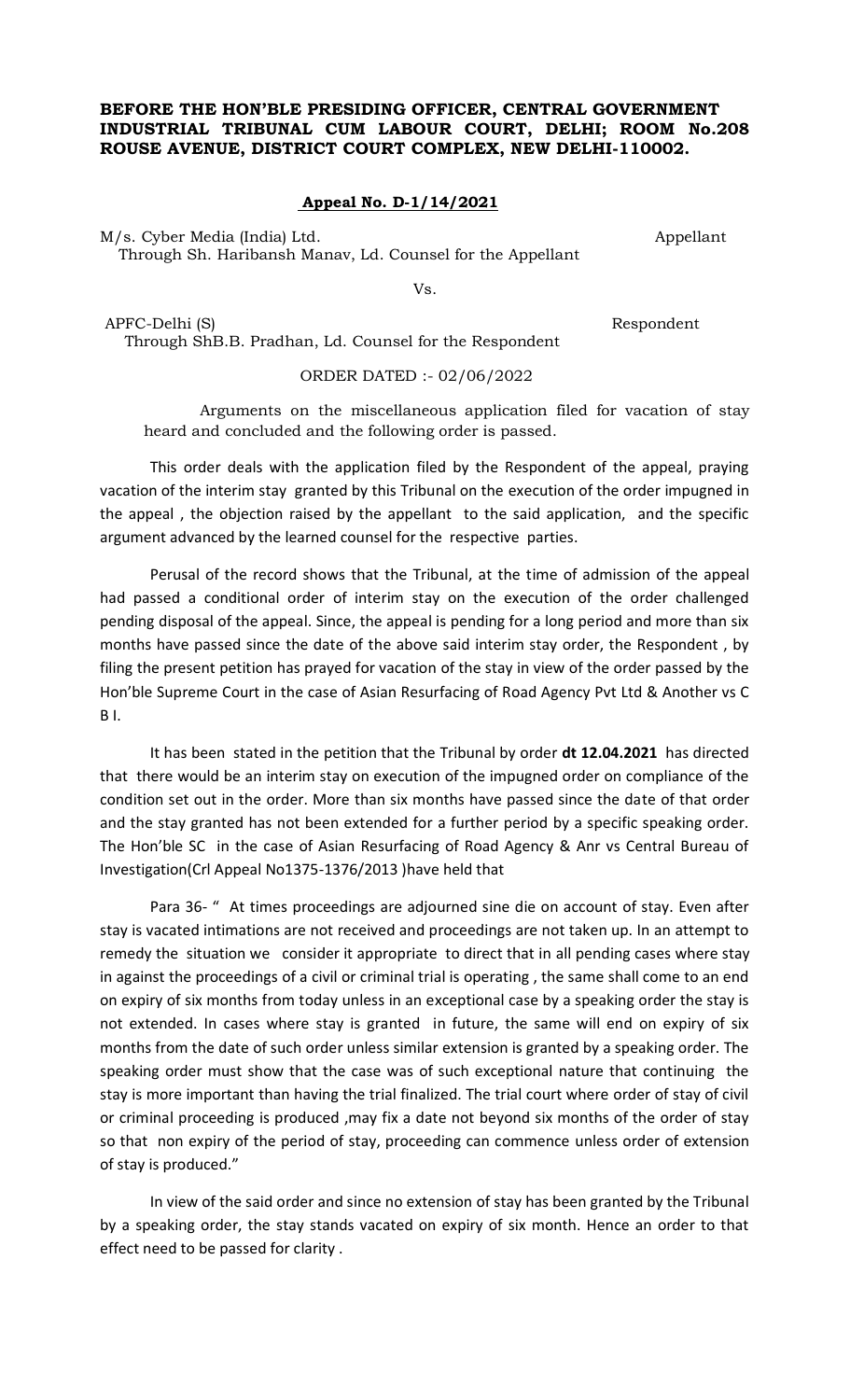Having heard the argument and on a mindful reading of the order passed by the Hon'ble SC in March 2018 in the case of Asian Resurfacing it appears that the directions given in para 35 and 36 will apply when

> i. A civil or criminal case is pending in a court, meaning thereby a trial court or the High Court exercising original civil jurisdiction

> ii. The trial has commenced either by framing of issue in a civil trial and or on framing of charge in a criminal trial

> iii. When the High court or civil or criminal Appellate/Revisional court have granted stay on the said trial proceedings and more than six months have passed since the date of order and no extension of stay has been allowed by a speaking order. The aforesaid directions will not apply to cases where a quasi judicial body or Tribunal grants stay.

Here is a situation, where the stay granted has not stayed the trial of any civil or criminal proceeding and the stay is specifically with regard to the recovery proceeding pursuant to a concluded inquiry and decision rendered by a quasi judicial authority, which is under challenge in the appeal.

It is true that the The Hon'ble SC, by their order dt  $15<sup>th</sup>$  October 2020 passed in Asian Resurfacing case have reiterated that whatever stay granted by any court, including High Court, the same automatically expires after a period of six months , unless extension is granted for good reasons as per the judgment of March 2018. But this order can not be read in isolation. A conjunctive reading of para 35 and 36 the judgment of March 2018 and order dt 15<sup>th</sup> Oct 2020, leads to the only meaning that "A stay granted by any court" means and refers to a stay granted by the civil and criminal Appellate/ Revisional courts mentioned in para36 of the judgment and specifically with reference to a pending civil or criminal trial. It is not applicable to an appeal pending challenging the order passed in an already disposed of proceeding by a quasi judicial authority.

It will not be out of place to mention that the Hon'ble High Court of Bombay in the case of Oracle Financial referred supra have held in clear terms that there being no allegation that the petitioner is responsible for delay , merely relying on the judgment of the Hon'ble SC the stay can not be vacated in an appeal where the stay is in respect of the implementation of an already decided order by a quasi judicial Authority and challenged in the appeal.

In view of the aforesaid discussion, it is held that the petition filed by the Respondent for vacation of stay is without merit and rejected. Call on 21.07.2022 for filing rejoinder by the Ld. Counsel for the Appellant.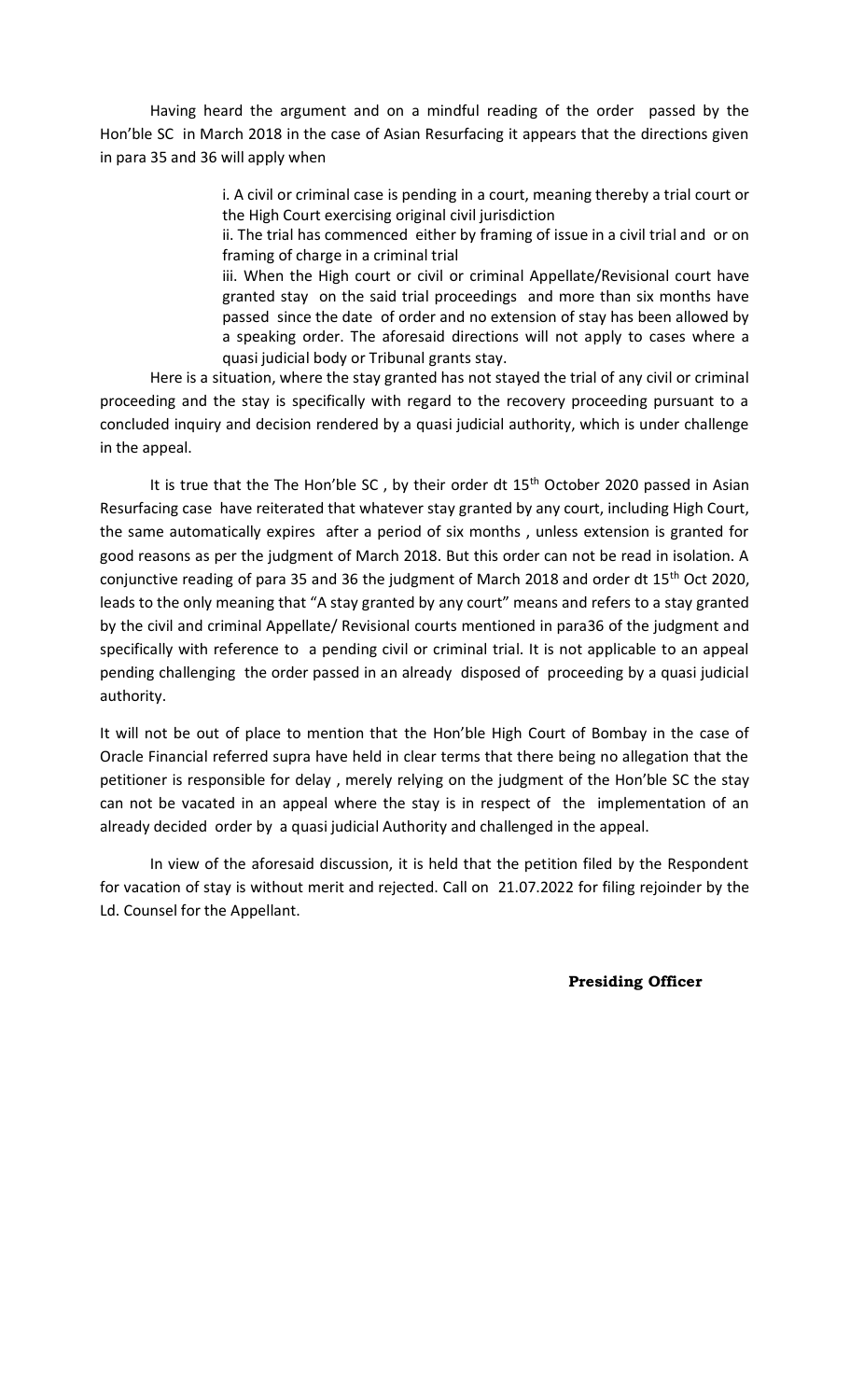#### **Appeal No. D-1/20/2021**

M/s.United News of India Appellant Through Ms. Akanksha Narang, Ld. Counsel for the Appellant

Vs.

RPFC-Delhi (C) Respondent

Through ShB.B. Pradhan, Ld. Counsel for the Respondent

#### ORDER DATED :- 02/06/2022

Arguments on the miscellaneous application filed for vacation of stay heard and concluded and the following order is passed.

This order deals with the application filed by the Respondent of the appeal, praying vacation of the interim stay granted by this Tribunal on the execution of the order impugned in the appeal , the objection raised by the appellant to the said application, and the specific argument advanced by the learned counsel for the respective parties.

Perusal of the record shows that the Tribunal, at the time of admission of the appeal had passed a conditional order of interim stay on the execution of the order challenged pending disposal of the appeal. Since, the appeal is pending for a long period and more than six months have passed since the date of the above said interim stay order, the Respondent , by filing the present petition has prayed for vacation of the stay in view of the order passed by the Hon'ble Supreme Court in the case of Asian Resurfacing of Road Agency Pvt Ltd & Another vs C  $B<sub>1</sub>$ .

It has been stated in the petition that the Tribunal by order **dt 08.11.2021** has directed that there would be an interim stay on execution of the impugned order on compliance of the condition set out in the order. More than six months have passed since the date of that order and the stay granted has not been extended for a further period by a specific speaking order. The Hon'ble SC in the case of Asian Resurfacing of Road Agency & Anr vs Central Bureau of Investigation(Crl Appeal No1375-1376/2013 )have held that

Para 36- " At times proceedings are adjourned sine die on account of stay. Even after stay is vacated intimations are not received and proceedings are not taken up. In an attempt to remedy the situation we consider it appropriate to direct that in all pending cases where stay in against the proceedings of a civil or criminal trial is operating , the same shall come to an end on expiry of six months from today unless in an exceptional case by a speaking order the stay is not extended. In cases where stay is granted in future, the same will end on expiry of six months from the date of such order unless similar extension is granted by a speaking order. The speaking order must show that the case was of such exceptional nature that continuing the stay is more important than having the trial finalized. The trial court where order of stay of civil or criminal proceeding is produced ,may fix a date not beyond six months of the order of stay so that non expiry of the period of stay, proceeding can commence unless order of extension of stay is produced."

In view of the said order and since no extension of stay has been granted by the Tribunal by a speaking order, the stay stands vacated on expiry of six month. Hence an order to that effect need to be passed for clarity .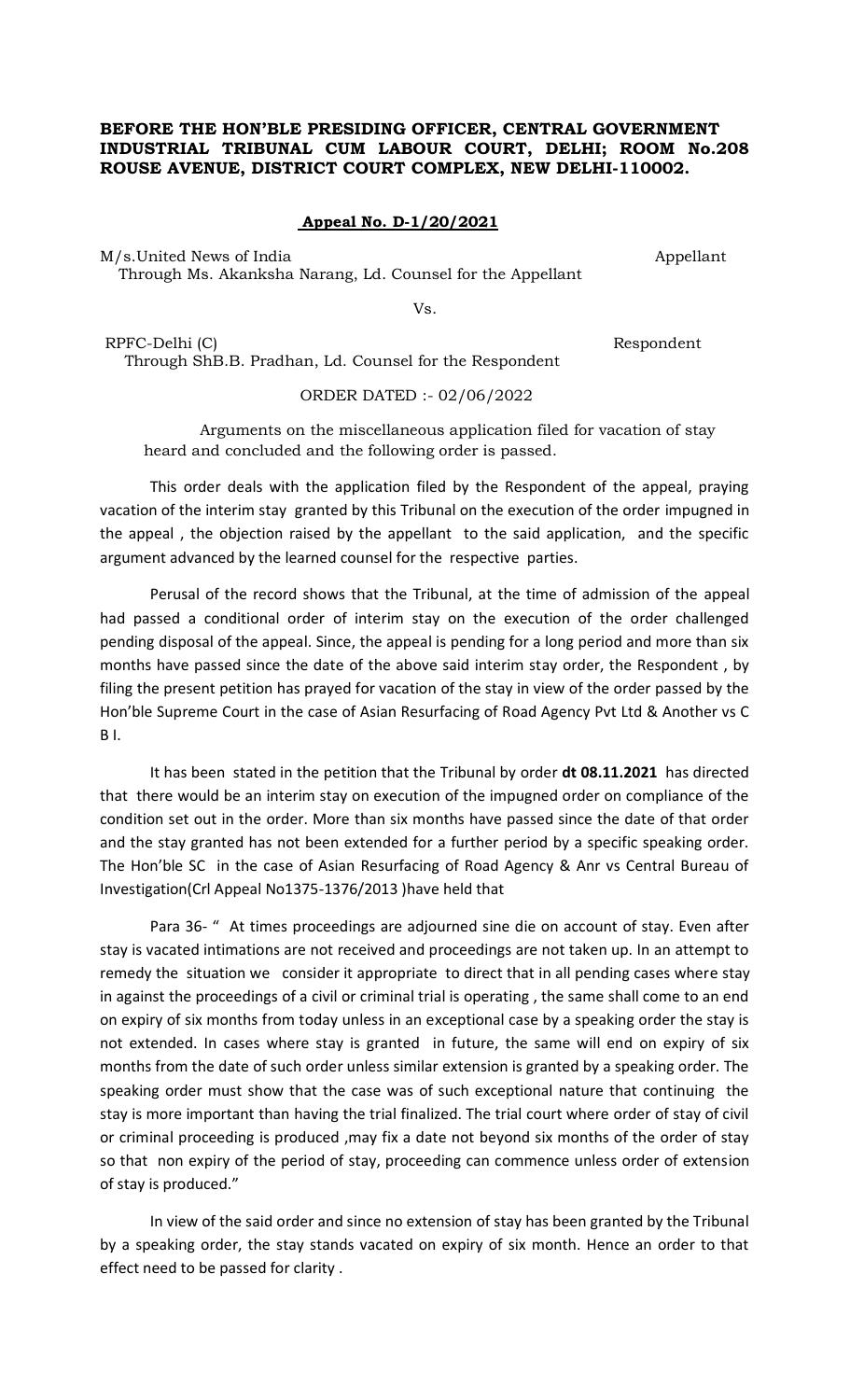Having heard the argument and on a mindful reading of the order passed by the Hon'ble SC in March 2018 in the case of Asian Resurfacing it appears that the directions given in para 35 and 36 will apply when

> i. A civil or criminal case is pending in a court, meaning thereby a trial court or the High Court exercising original civil jurisdiction

> ii. The trial has commenced either by framing of issue in a civil trial and or on framing of charge in a criminal trial

> iii. When the High court or civil or criminal Appellate/Revisional court have granted stay on the said trial proceedings and more than six months have passed since the date of order and no extension of stay has been allowed by a speaking order. The aforesaid directions will not apply to cases where a quasi judicial body or Tribunal grants stay.

Here is a situation, where the stay granted has not stayed the trial of any civil or criminal proceeding and the stay is specifically with regard to the recovery proceeding pursuant to a concluded inquiry and decision rendered by a quasi judicial authority, which is under challenge in the appeal.

It is true that the The Hon'ble SC, by their order dt  $15<sup>th</sup>$  October 2020 passed in Asian Resurfacing case have reiterated that whatever stay granted by any court, including High Court, the same automatically expires after a period of six months , unless extension is granted for good reasons as per the judgment of March 2018. But this order can not be read in isolation. A conjunctive reading of para 35 and 36 the judgment of March 2018 and order dt 15<sup>th</sup> Oct 2020, leads to the only meaning that "A stay granted by any court" means and refers to a stay granted by the civil and criminal Appellate/ Revisional courts mentioned in para36 of the judgment and specifically with reference to a pending civil or criminal trial. It is not applicable to an appeal pending challenging the order passed in an already disposed of proceeding by a quasi judicial authority.

It will not be out of place to mention that the Hon'ble High Court of Bombay in the case of Oracle Financial referred supra have held in clear terms that there being no allegation that the petitioner is responsible for delay , merely relying on the judgment of the Hon'ble SC the stay can not be vacated in an appeal where the stay is in respect of the implementation of an already decided order by a quasi judicial Authority and challenged in the appeal.

In view of the aforesaid discussion, it is held that the petition filed by the Respondent for vacation of stay is without merit and rejected. Call on 25.08.2022 for filing rejoinder by the Ld. Counsel for the Appellant.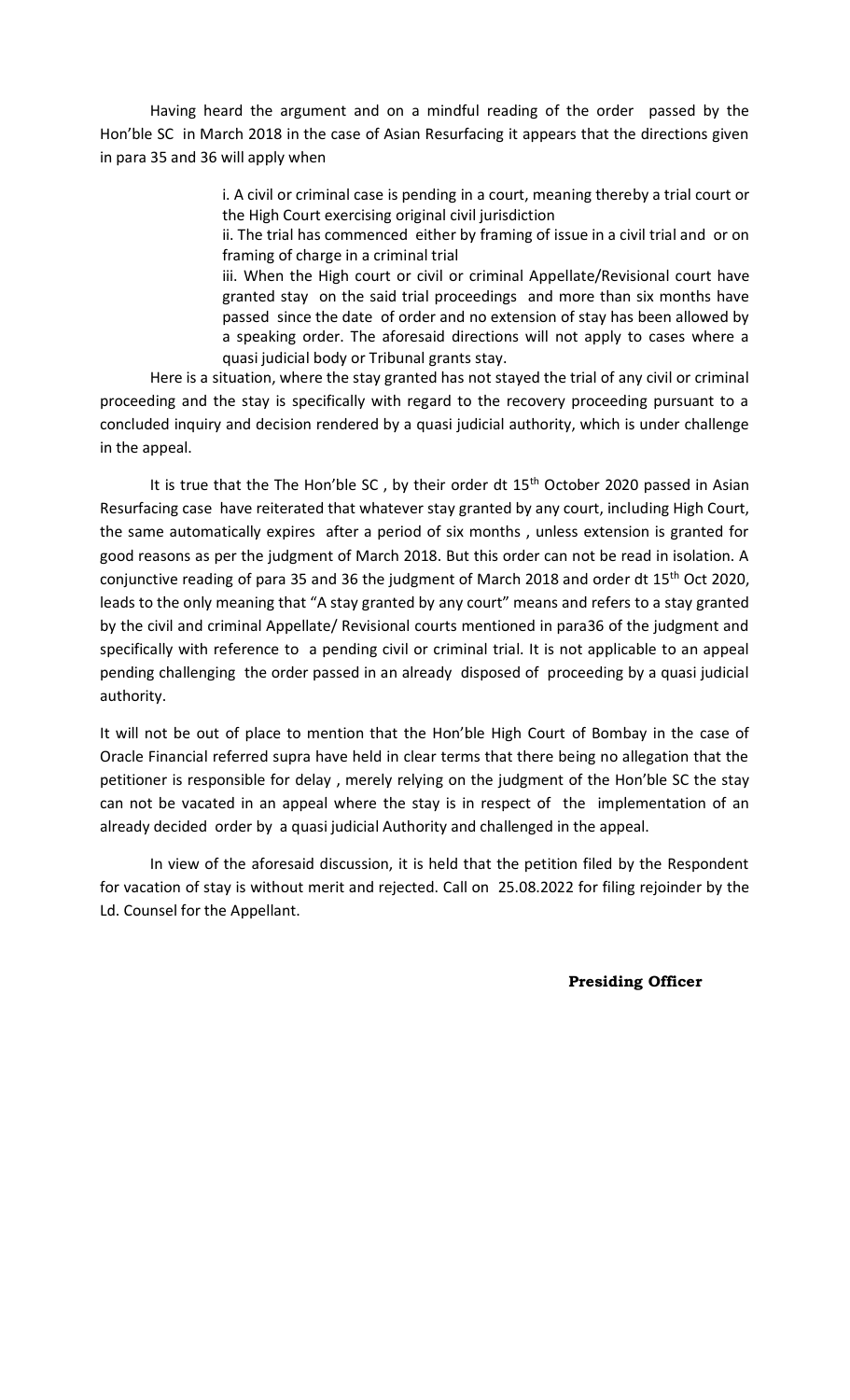#### **Appeal No. 30(4)2012**

M/s.Space Appellant

Through Ms. Akanksha Narang, Ld. Counsel for the Appellant

Vs.

APFC-Delhi Respondent

Through Sh. Avnish Singh, Ld. Counsel for the Respondent

#### ORDER DATED :- 02/06/2022

There is one application for correction in the name of the Respondent's counsel pre4ssed by Shri Avnish Singh, Advocate. The Ld. Counsel submitted that he is the representing counsel on behalf of the Respondent in this matter however, the presence of Respondent counsel has been marked as S.N. Mahanta, in the order dated 17.01.2022, 28.02.2022 and 02.03.2022.

Perused and it is order that the name Sh. S.N. Mahanta, wherever mentioned in the order dated 17.01.2022, 28.02.2022 and 02.03.2022 be read as Sh. Avnish Singh, Ld. Counsel for the Respondent. List the matter on already fixed date i.e. 14.07.2022.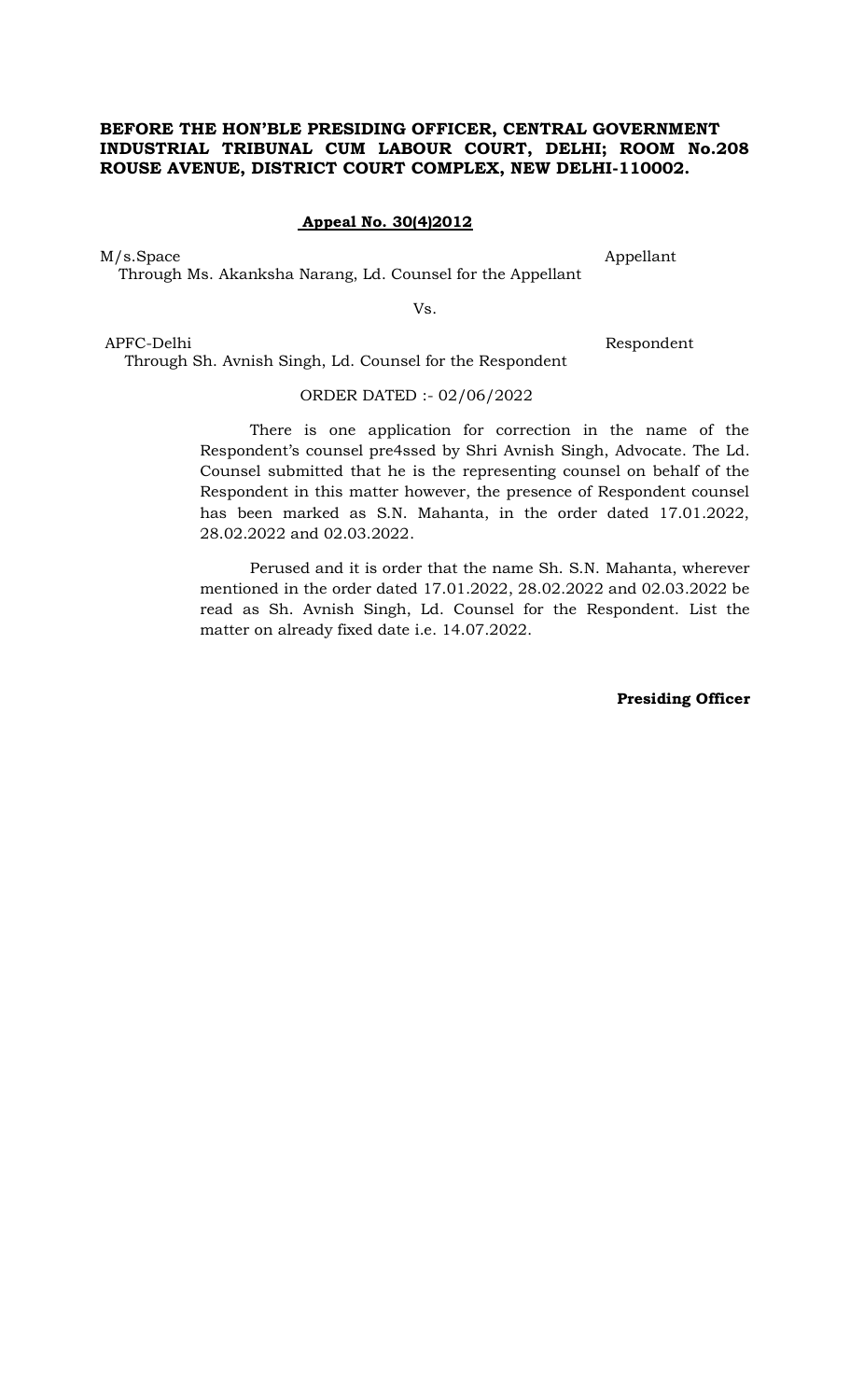## **Appeal No. 160(4)2016**

M/s.Space Appellant

Through Ms. Akanksha Narang, Ld. Counsel for the Appellant

Vs.

APFC-Delhi Respondent Through Sh. Avnish Singh, Ld. Counsel for the Respondent

#### ORDER DATED :- 02/06/2022

There is one application for correction in the name of the Respondent's counsel pre4ssed by Shri Avnish Singh, Advocate. The Ld. Counsel submitted that he is the representing counsel on behalf of the Respondent in this matter however, the presence of Respondent counsel has been marked as S.N. Mahanta, in the order dated 17.01.2022, 28.02.2022 and 02.03.2022.

Perused and it is order that the name Sh. S.N. Mahanta, wherever mentioned in the order dated 17.01.2022, 28.02.2022 and 02.03.2022 be read as Sh. Avnish Singh, Ld. Counsel for the Respondent. List the matter on already fixed date i.e. 14.07.2022.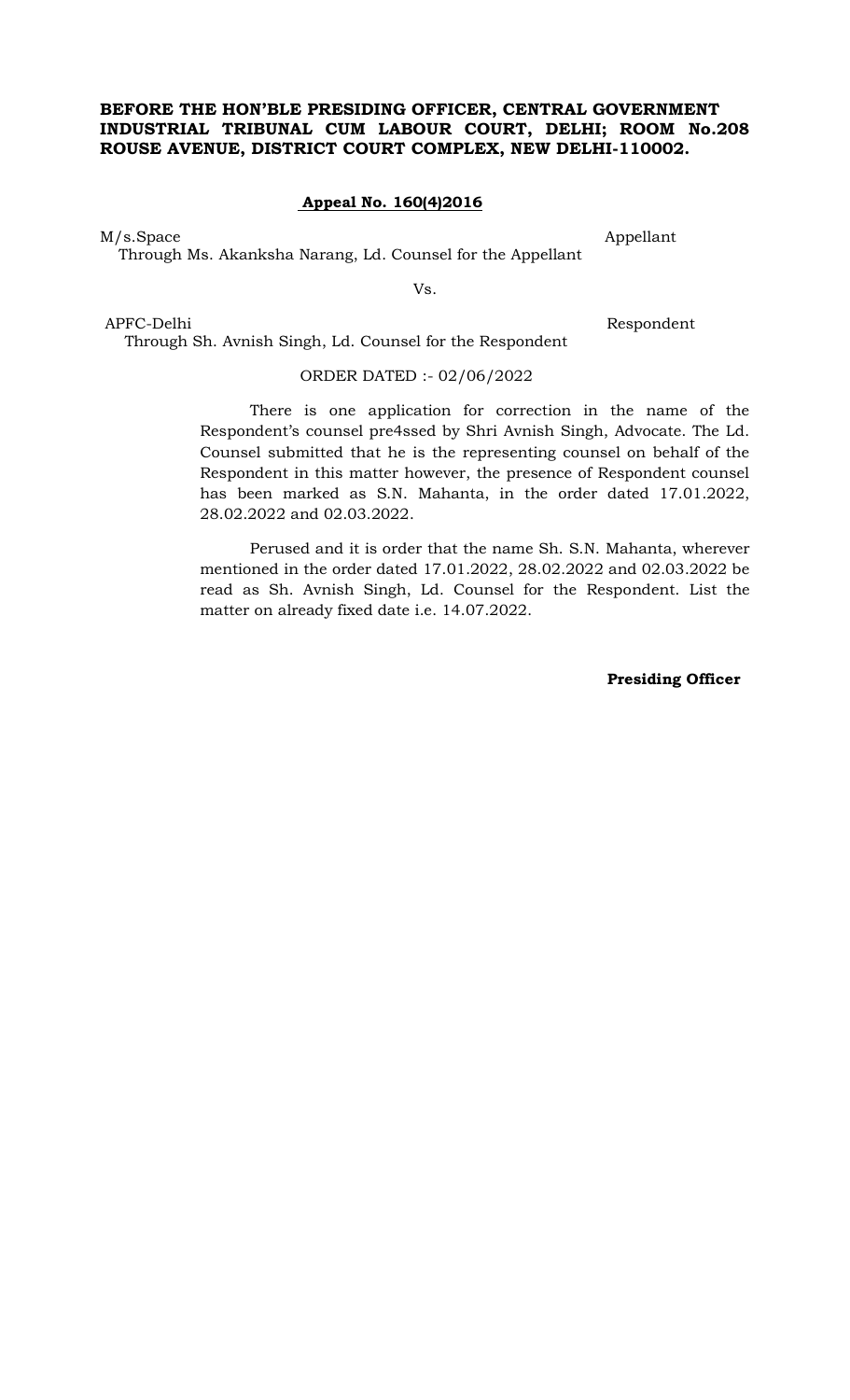#### **Appeal No. D-1/46/2021**

M/s. First Flight Couriers Appellant

Through Sh.Pradhyuman Bhagat, Ld. Counsel for the Appellant

Vs.

EPFO-Delhi (S) Respondent Through Sh. B.B. Pradhan, Ld. Counsel for the Respondent

#### &

Ms. Divya, Ld. Counsel for the applicant asking for impleadment as Resp. No.3

### ORDER DATED :- 02/06/2022

The Ld. Counsel for the Appellant pressed his application for extension of time in reporting compliance of the order dated 07.04.2022 directing the appellant to deposit 40% of the assessed amount in compliance of the provisions of section 7 O of the Act. Heard. The time to report compliance is extended for a further period of 4 weeks from 07- July-2022. List the matter on 10.08.2022 for filing the compliance of order dated 07.04.2022**.** Interim orders to continue till next date of hearing.

Further, there is also one application for impleadment. Copy of the same stands served to the Ld. Counsel for Appellant as well as Respondent who wish to file written submissions on the same. Let the application be listed for consideration on the next date of hearing i.e. 10.08.2022.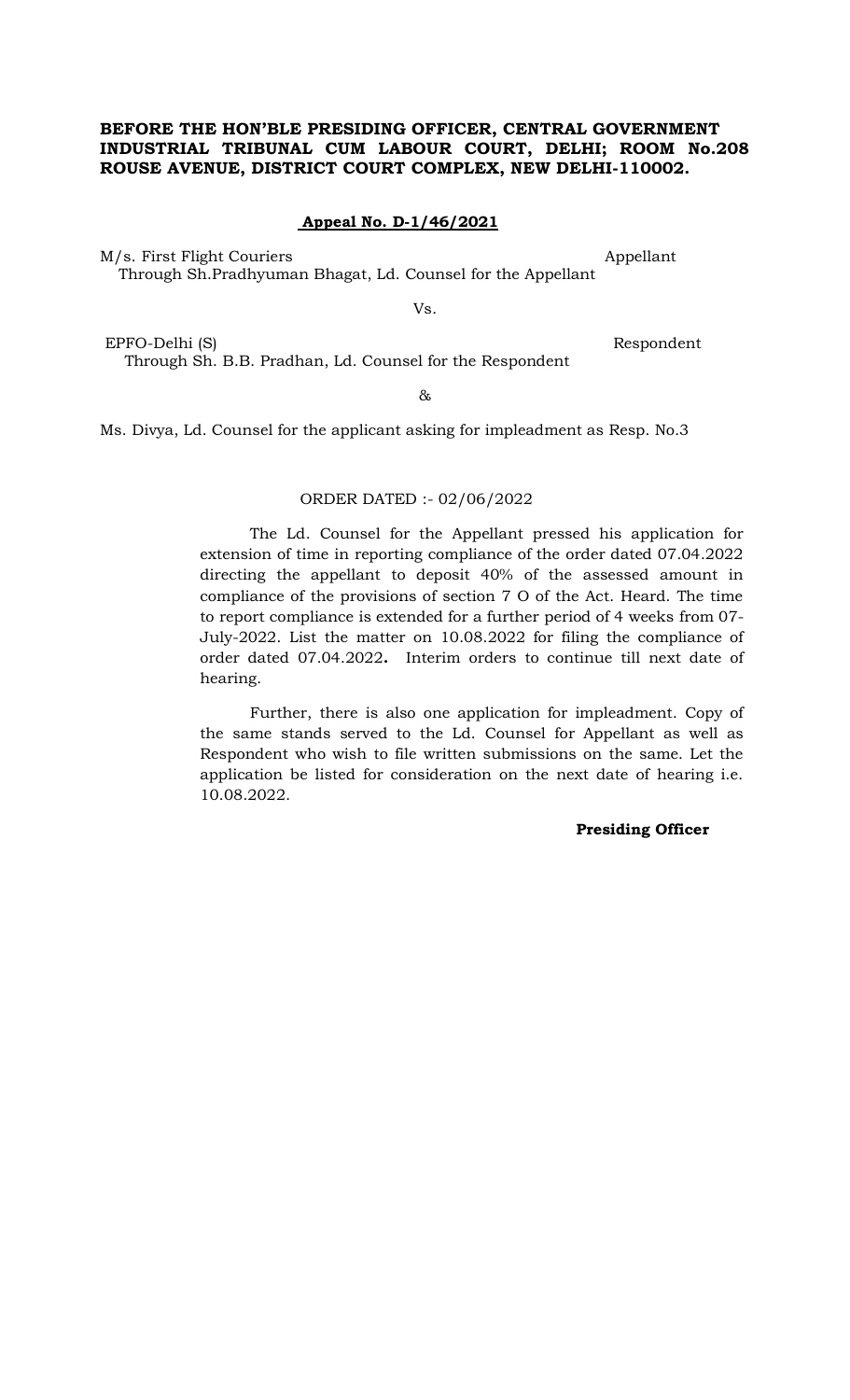# **BEFORE THE PRESIDING OFFICER, CENTRAL GOVERNMENT INDUSTRIAL TRIBUNAL CUM LABOUR COURT-II, ROUSE AVENUE, DISTRICT COURT COMPLEX, DELHI.**

Present:

Smt. Pranita Mohanty,

Presiding Officer, C.G.I.T.-Cum-Labour

Court-II, New Delhi.

# **ATA No. D-2/11/2022**

M/s. OPPO Mobile India Pvt. Ltd. Appellant

VS.

APFC, Noida Respondent

# **ORDER DATED :-02/06/2022**

Present:- Shri Manish Pathak, Ld. Counsel for the appellant.

Shri S.N Mahanta, Ld. Counsel for the Respondent.

This order deals with the admission and prayer made for condo nation of delay and waiver of the condition prescribed u/s 7 O of the Act directing deposit of 75% of the assessed amount as a pre condition for filing the appeal, for the reasons stated in the petitions.

Copy of the appeal being served on the respondent, learned counsel for the Respondent appeared and participated in the hearing without filing written objection. Perusal of the record reveals that the impugned order u/s 7 A of EPF &MP Act was passed by the commissioner on 31/11/2021, and the appeal has been filed on 08/04/2022. Thus the office has pointed out that there is delay in filing of the appeal. No separate petition for condo nation of delay has been filed.

The Hon'ble SC in suo motto WPC No 3/2020 by order dated 10/01/2022 have extended the period of limitation for all the cases ,appeals and proceedings to be filed, till 28/02/22 and for 90 days thereafter starting from 01/03/2022. Thus in view of the said order the appeal is held to have been filed within the period of limitation.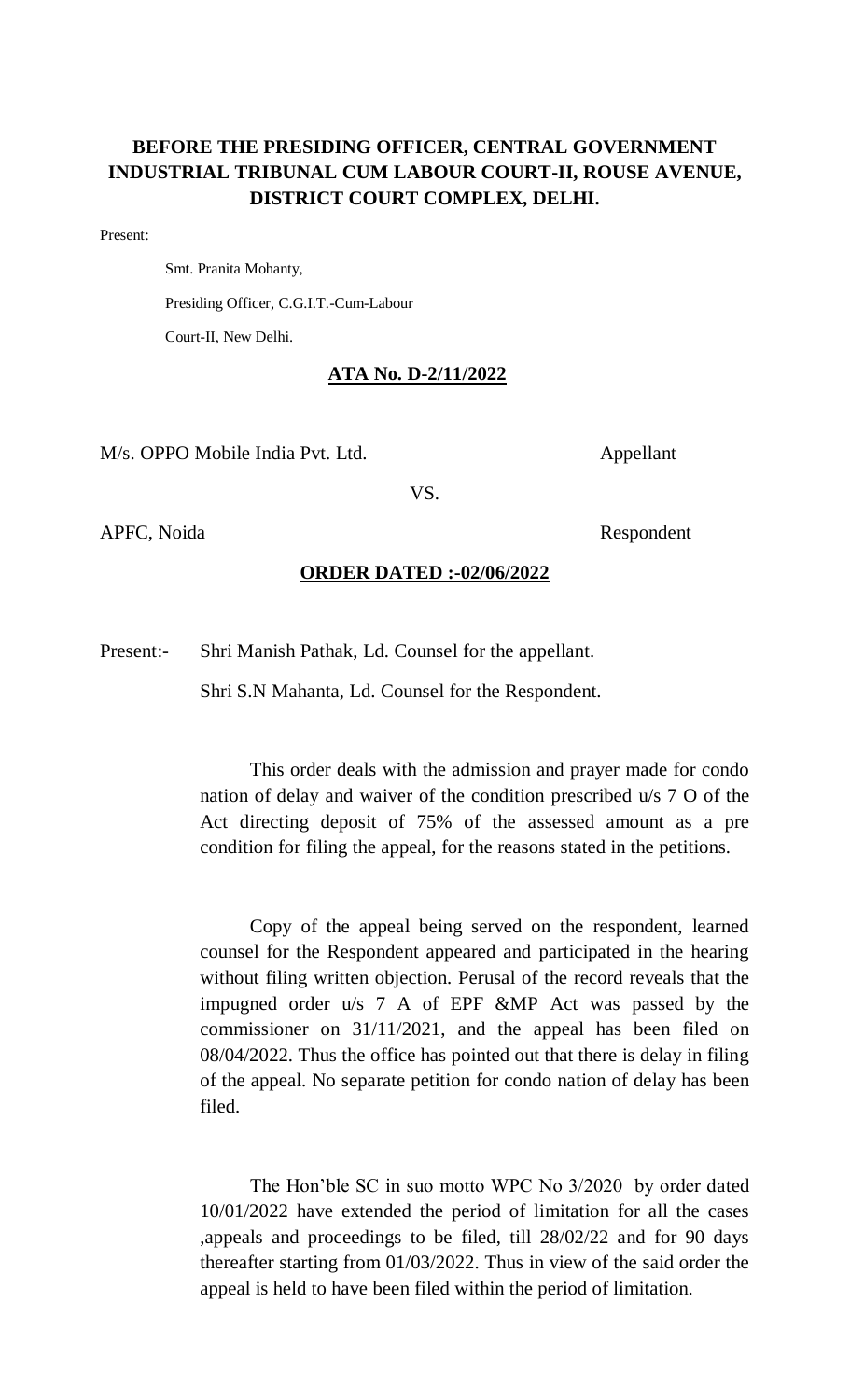While advancing argument on the provision of sec 7O of the Act, the learned counsel for the appellant submitted, that the impugned order has been passed by the commissioner without considering the submission made in writing by the establishment, and solely basing on the report of the EO. Being called by the commissioner though all the documents were made available and the establishment had extended all necessary co-operation, the commissioner took a wrong view of the matter and passed the order.The commissioner by show cause notice dated 19/10/2018 asked the establishment to produce all the records relating to the international workers engaged since the date of applicability of the provision. In response thereto all the records were produced including their salary register and how they are excluded employees. But the commissioner took a wrong view of the matter and held that the salary has been intentionally bifurcated to different allowances to avoid PF liability. The document produced on 13/02/2019 with regard to salary and Tax liability was never considered.

It has also been pleaded that the EO in his report made a calculation of the liability. But the basis of the said calculation was never made available during the inquiry.It was pointed out that the Respondent before expiry of the appeal period recovered the entire assessed amount from the Bank account of the appellant. Hence a direction be given for refund of the same pending disposal of the appeal.

In reply the learned counsel for the respondent, while supporting the impugned order as a reasoned order pointed out the very purpose of the Beneficial legislation and insisted for compliance of the provisions of sec 7-O by depositing 75% of the assessed amount. He also argued that all the grounds taken by the appellant shall be considered during final argument of the appeal. But the appellant has not made out any ground justifying waiver of pre deposit required u/s 7O of the Act. While conceding to the submission that the entire assessed amount has been recovered, he submitted that the said action was taken after expiry of the appeal period of sixty days.

A document which is the letter written to the Bank of the appellant by the respondent has been placed on record. This is direction given to the Bank on 24/02/2022, i.e after expiry of the appeal period. However an order need to be passed on the prayer made by the appellant for refund of the recovered amount. The appellant has placed reliance in the case of **Kulgaon Badalpur Nagar Parishadvs RPFC and MangalKeshav Security Agency vs. APFC** where in the Hon'ble High Court of Bombay have taken a serious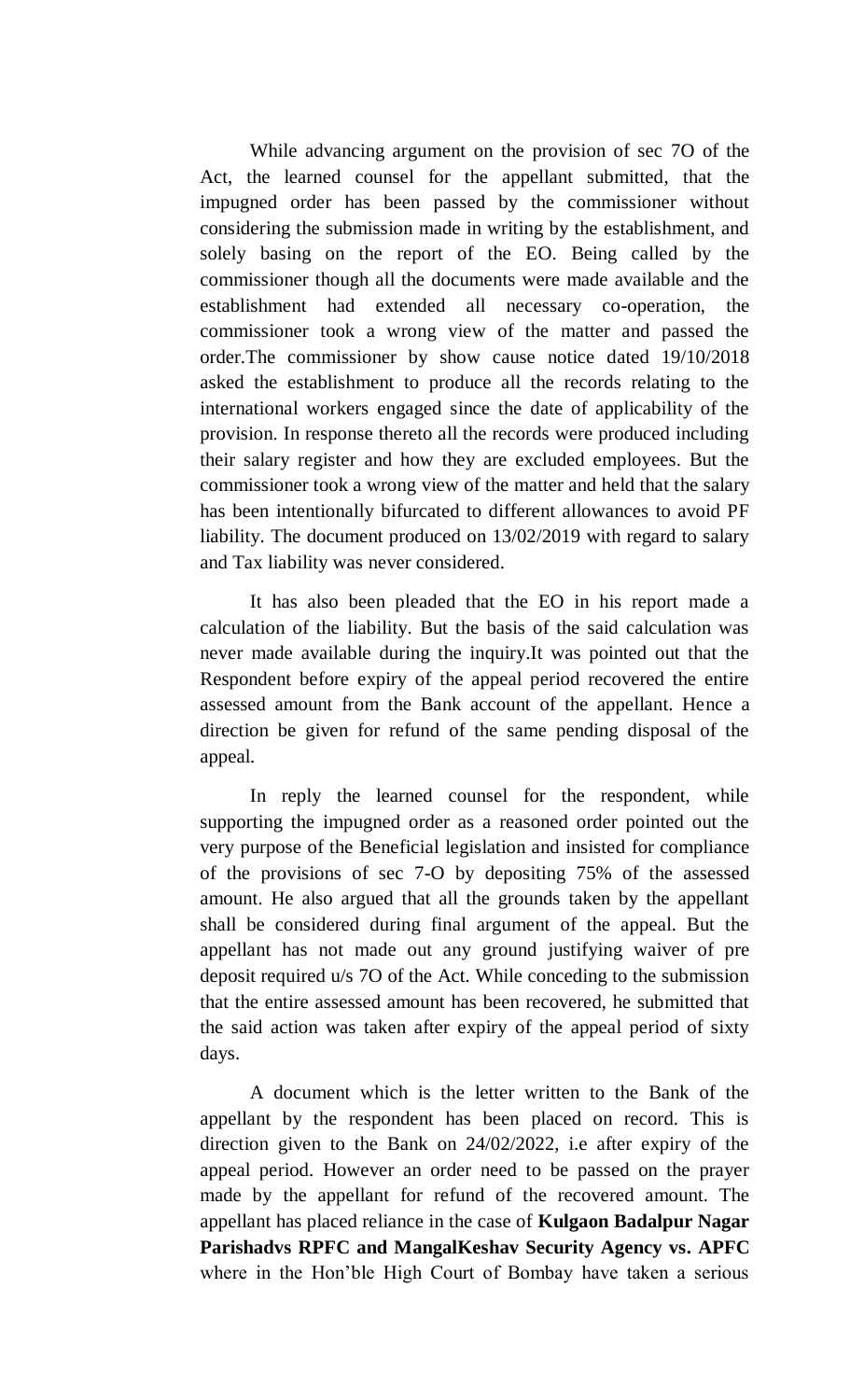view on the action of recovery before expiry of the period of limitation. But in the instant case the recovery action was initiated after expiry of the prescribed period of limitation. It is true that the Hon'ble SC have extended the period of limitation for filing of the appeal. But the same will not have the effect of stalling the activities to be carried out by the authorities under statute.

Considering the submission advanced by the counsel for both the parties an order need to be passed on the compliance/waiver of the conditions laid under the provisions of sec 7-O of the Act. The appellant in this case has not made out any convincing circumstances for waiver of pre deposit. Without going to the other detail pointed out by the appellant challenging the order as arbitrary and at this stage of admission, without making a roving inquiry on the merits of the appeal , it is felt proper to observe that the appellanthas a strong arguable case in this appeal. Hence considering the period of default, the amount assessed and the prevailing circumstances it is felt that the circumstances do not justify total waiver of the condition of pre deposit. But the ends of justice would be met by reducing the amount of the said pre deposit from 75% to 40%. Since the entire assessed amount has been recovered by the EPFO, it is directed that the respondent shall refund the balance of the assessed amount to the appellant after depositing 40% of the same with this Tribunal by creating FDR in the name of the Registrar CGIT initially for one year with provision for auto renewal. The balance 60% of the assessed amount recovered by the respondent shall be refunded to the appellant by the respondent within 8 weeks from the date of this order without interest failing which the amount to be refunded shall carry interest @6% from the date of recovery and till the date of actual refund. This order is passed keeping in view the principle decided by the Hon'ble SC in the case of **MulchandYadav and Another vs. Raja Buland Sugar Company and another reported in(1982) 3 SCC 484** that the judicial approach requires that during the pendency of the appeal the impugned order having serious civil consequence must be suspended. The appeal is thus admitted and it is directed that there would not be any recovery action on the basis of the impugned order till disposal of the appeal. List the matter on 04.08.2022 for compliance of the direction by the respondent and filing of reply. Both parties be informed accordingly.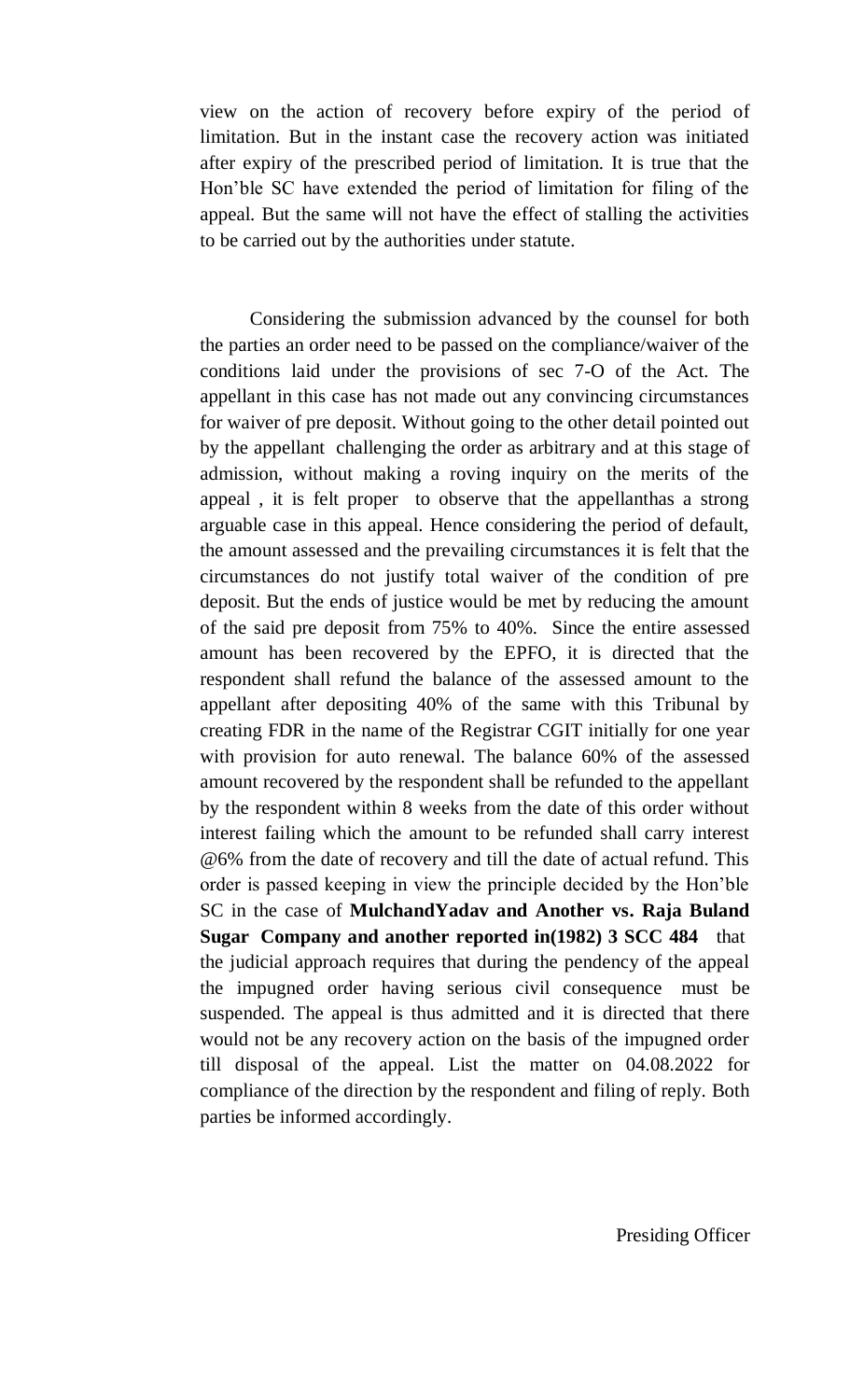# **Appeal No. D-2/18/2022**

M/s. R.B Enterprises Appellant Through Ms. Shivani Gole, , Ld. Counsel for the Appellant

Vs.

CBT & EPFO Faridabad, Haryana Respondent Through Sh. Satpal Singh, Ld. Counsel for the Respondent

# ORDER DATED :- 02/06/2022

Arguments on the admission as well as stay on operation of the impugned orders heard and concluded. List the matter on 04.08.2022 for pronouncement of order on the same. Meanwhile, the Respondent authority is directed not to take coercive measures for recovery of the amount as mentioned in the impugned orders till next date of hearing.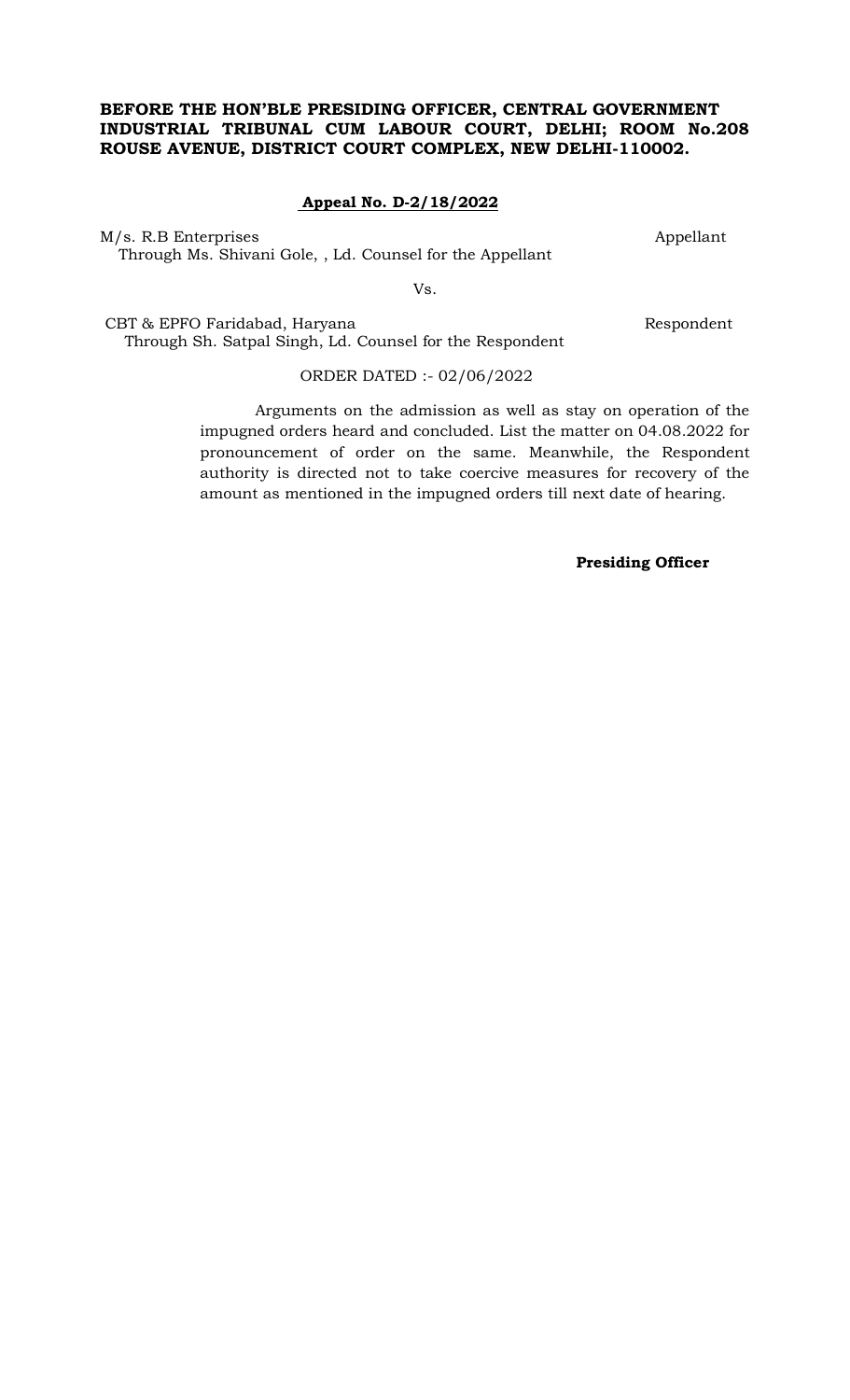# **Appeal No. D-2/20/2022**

M/s. R.B Enterprises Appellant Through Ms. Shivani Gole, , Ld. Counsel for the Appellant

Vs.

CBT & EPFO Faridabad, Haryana Respondent Through Sh. Satpal Singh, Ld. Counsel for the Respondent

# ORDER DATED :- 02/06/2022

Arguments heard in part. The Ld. Counsel for the Respondent sought time to file written notes of arguments on the point of limitation. Granted. List the matter on 12.07.2022 for hearing on the point of limitation in filing the appeal.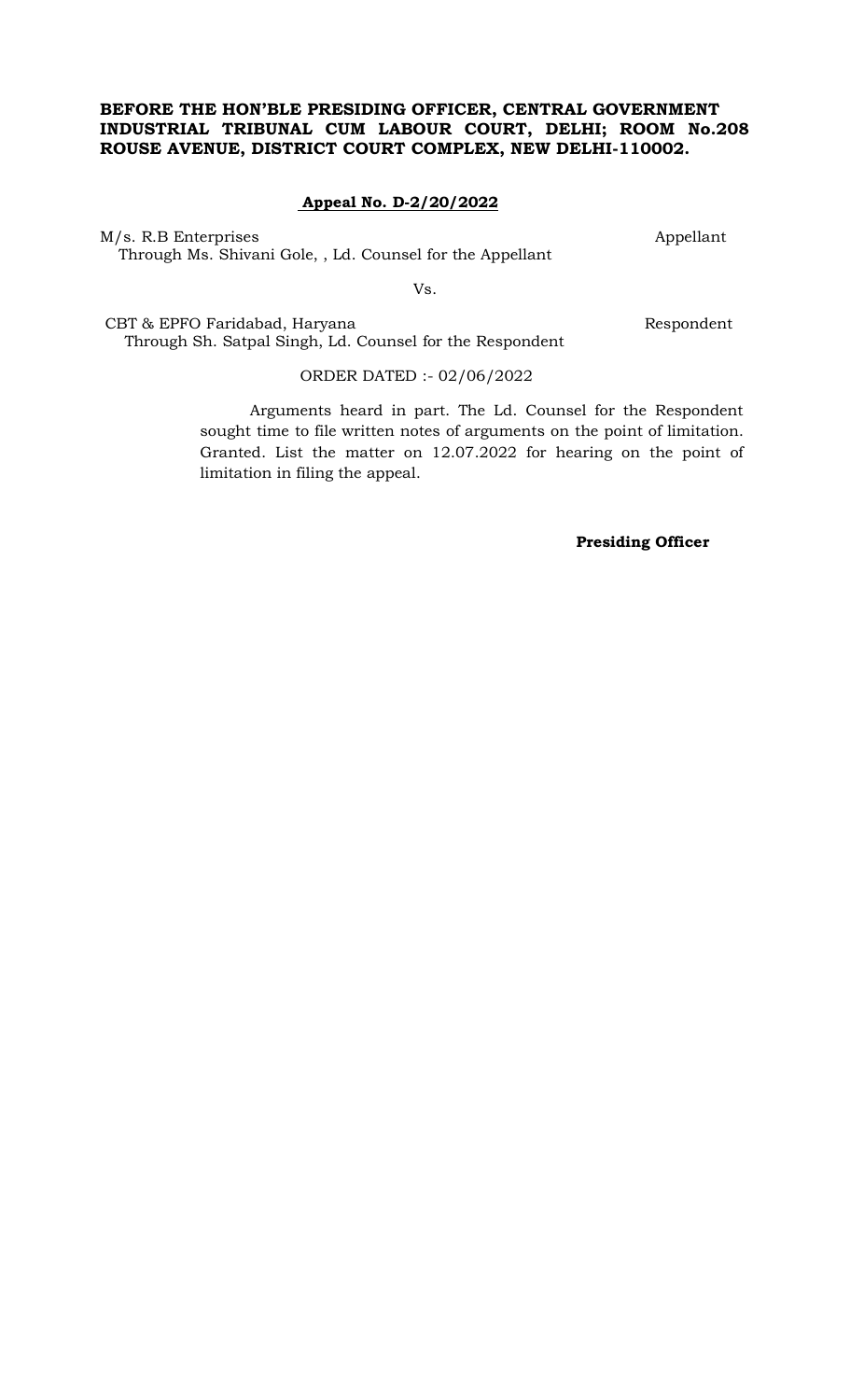# **Appeal No. D-2/26/2021**

M/s.Convergys India Services Pvt. Ltd. Appellant Through Ms. Meher Tandon, Ld. Counsel for the Appellant

Vs.

RPFO-Gurugram Respondent Through Sh. B.B. Pradhan, Ld. Counsel for the Respondent

#### ORDER DATED :- 02/06/2022

The Ld. Counsel for the Respondent filed the reply to the main appeal. Taken on record. Copy of the same stands supplied to the Ld. Counsel for the Respondent. List the matter on 10.08.2022 for filing the rejoinder by the Ld. Counsel for the Appellant.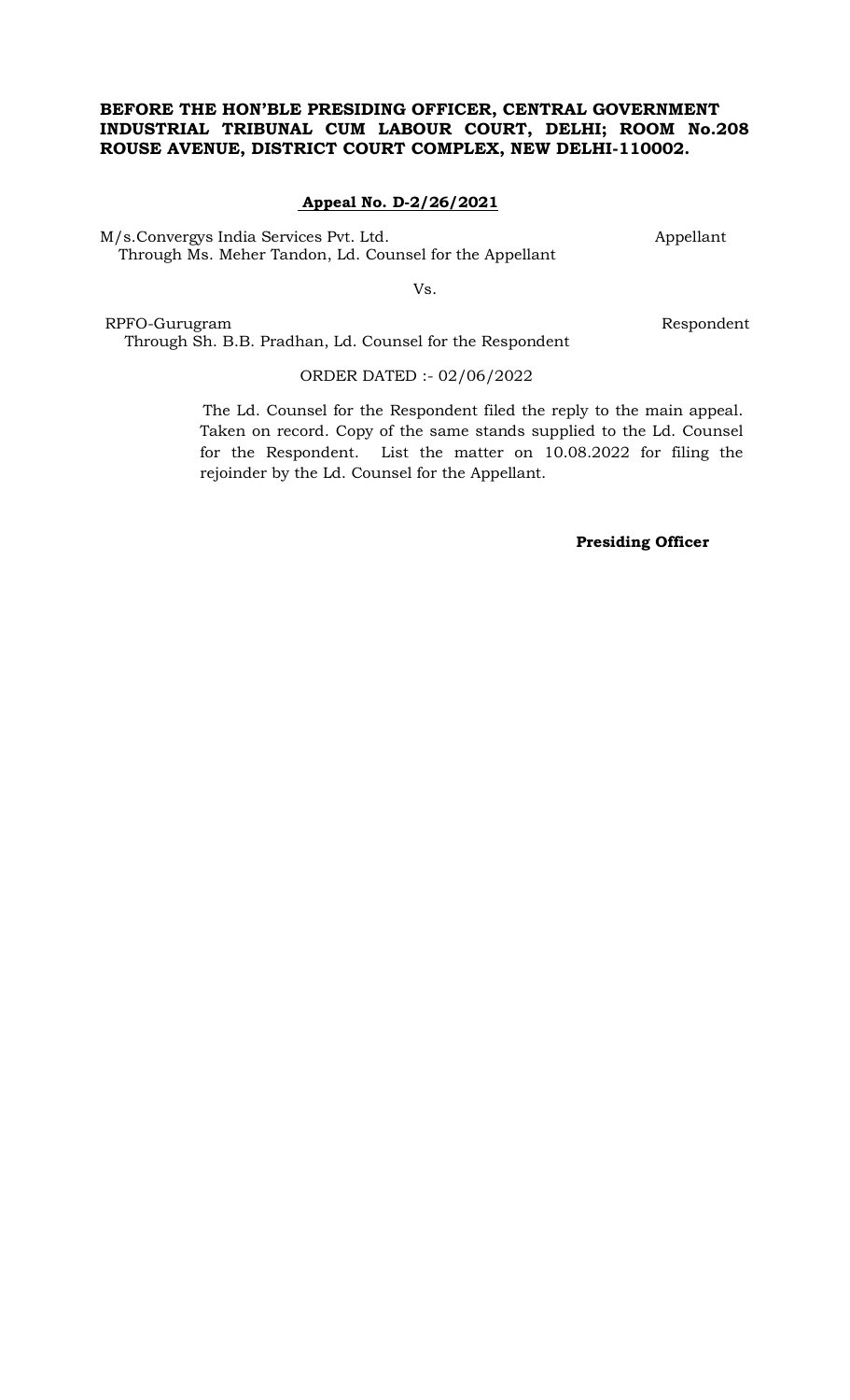# **Appeal No. D-2/04/2022**

M/s. Universal Manpower Services Appellant Through Sh.J.R. Sharma & Sh. Bhoopesh Sharma, , Ld. Counsel for the Appellant

Vs.

APFC, EPFO, Faridabad Respondent Through Sh. B.B. Pradhan, Ld. Counsel for the Respondent

### ORDER DATED :- 02/06/2022

More time prayed for filing the reply by the Ld. Counsel for the Respondent. Granted. List the matter on 10.08.2022 for filing the reply by the Ld. Counsel for the Respondent.